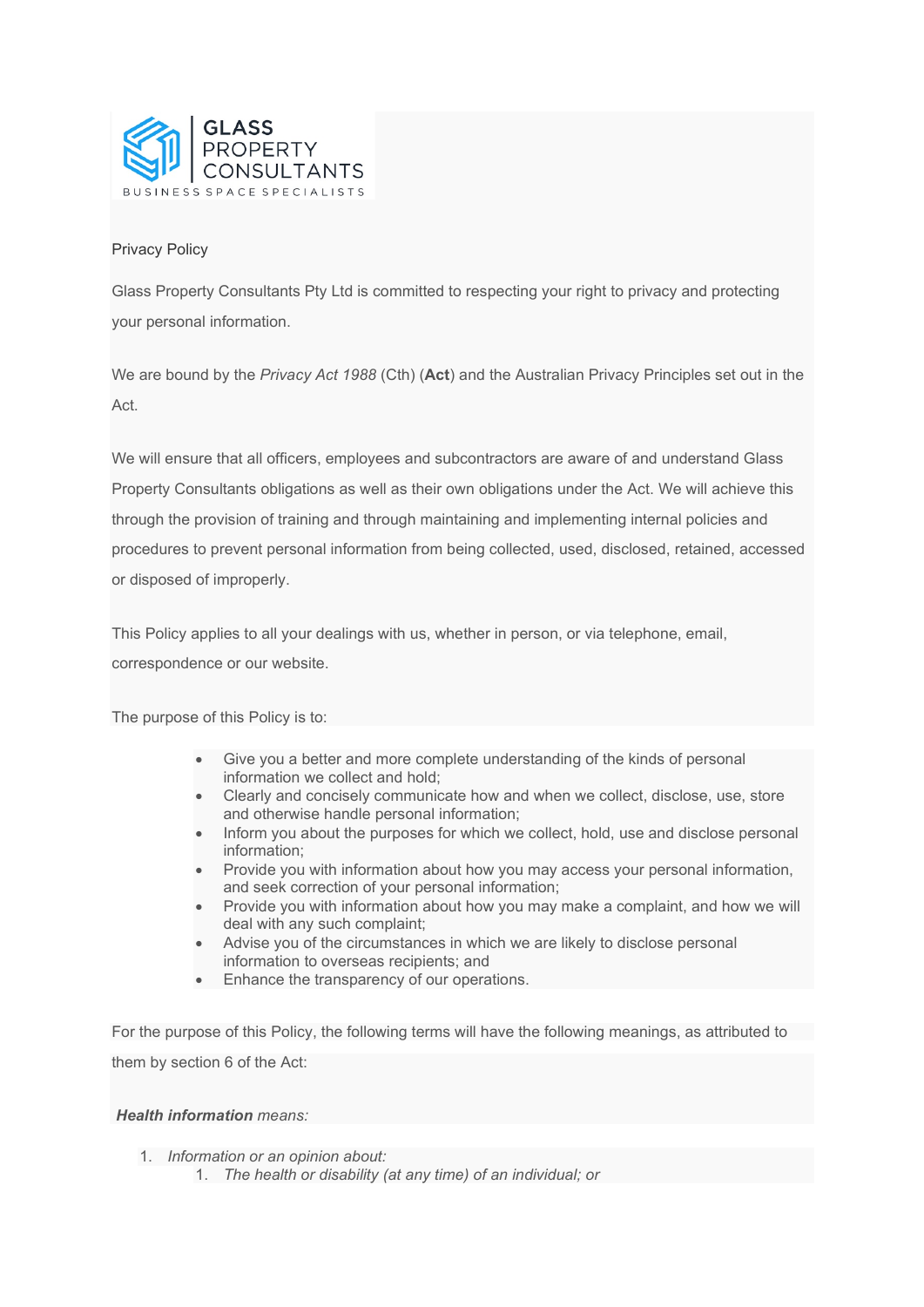- 2. *An individual's expressed wishes about the future provision of health services to him or her; or*
- 3. *A health service provided, or to be provided, to an individual;*

*that is also personal information; or*

- 1. *Other personal information collected to provide, or in providing, a health service; or*
- 2. *Other personal information about an individual collected in connection with the donation, or intended donation, by the individual of his or her body parts, organs or body substances; or*
- 3. *Genetic information about an individual in a form that is, or could be, predictive of the health of the individual or a genetic relative of the individual.*

*Personal information means information or an opinion about an identified individual, or an individual* 

*who is reasonably identifiable, whether the information or opinion is true or not, and whether the* 

*information or opinion is recorded in a material form or not.*

*Sensitive information means:*

- 1. *Information or an opinion about an individual's:*
	- 1. *Racial or ethnic origin; or*
	- 2. *Political opinions; or*
	- 3. *Membership of a political association; or*
	- 4. *Religious beliefs or affiliations; or*
	- 5. *Philosophical beliefs; or*
	- 6. *Membership of a professional or trade association; or*
	- 7. *Membership of a trade union; or*
	- 8. *Sexual orientation or practices; or*
	- 9. *Criminal record*

*that is also personal information; or*

- 1. *Health information about an individual; or*
- 2. *Genetic information about an individual that is not otherwise health information; or*
- 3. *Biometric information that is to be used for the purpose of automated biometric verification or biometric identification; or*
- 4. *Biometric templates.*

### **Collection of Personal Information**

Whenever you deal with Glass Property Consultants, whether as a current or prospective seller,

buyer, lessor or lessee, we will collect personal information in order to provide services to you.

We do not collect personal information unless it is reasonably necessary for, or directly related to, one or more of the services we provide or functions we carry out.

The types of personal information we generally collect include but is not limited to:

• Name.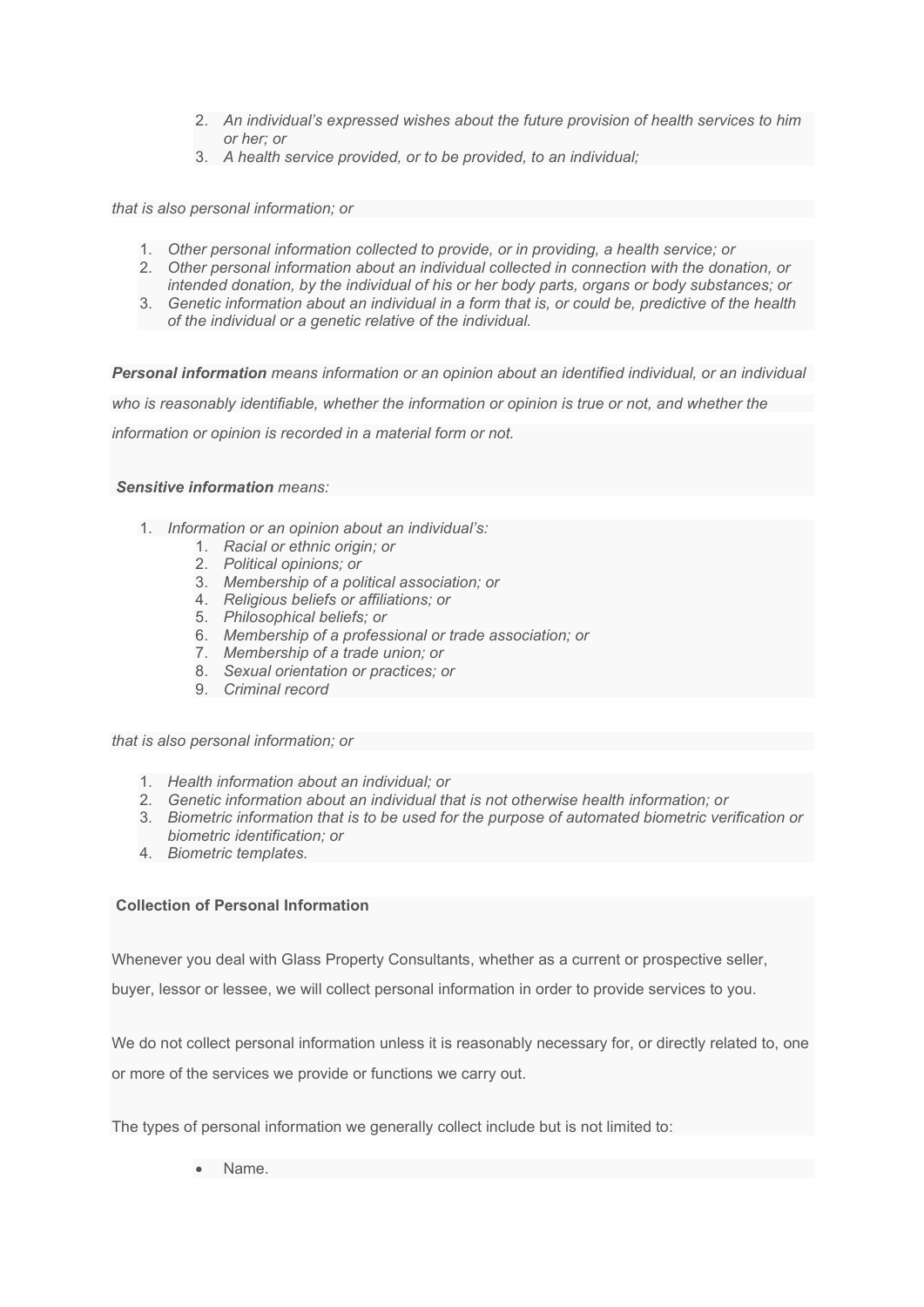- Date of birth.
- Residential address.
- Postal address.
- Email address.
- Home telephone number.
- Work telephone number.
- Mobile telephone number.
- Your occupation and business address.
- Financial information including details of your employer, income, name of bank or financial institution.
- Details of your spouse, de facto, dependent children, and roommates.
- Details of properties owned by you.
- Previous addresses that you have occupied.

We will not ordinarily ask you to provide sensitive information. However, there may be circumstances where the information provided by you reveals sensitive information. For example:

- You may require a property with particular features, such as wheelchair ramps. This may reveal health information.
- In providing details of your spouse or de facto partner, this may reveal sensitive information regarding your sexual orientation.

We will only collect sensitive information in circumstances where:

- It is reasonably necessary for one or more of the services we provide or functions we carry out; and
- You consent to the collection of the information; or
- We are required or authorised by law to collect the sensitive information.

We will, if it is reasonable or practicable to do so, collect your personal information directly from you. This may happen when you fill out a form or when you give us personal information in person, or via telephone, email, correspondence or our website.

Sometimes we will collect personal information from a third party or a publicly available source. For example, we may need to collect personal information from a credit reporting agency, your legal adviser, your past or current employers, your previous lessors or property managers, and tenancy information services or databases.

If we receive personal information that we did not solicit, we will determine as soon as reasonably practicable whether we could have lawfully collected that information as part of our functions or activities. If we are not satisfied that we could have lawfully collected the information, then we will (if it is lawful and reasonable) destroy the information or ensure that it is de-identified.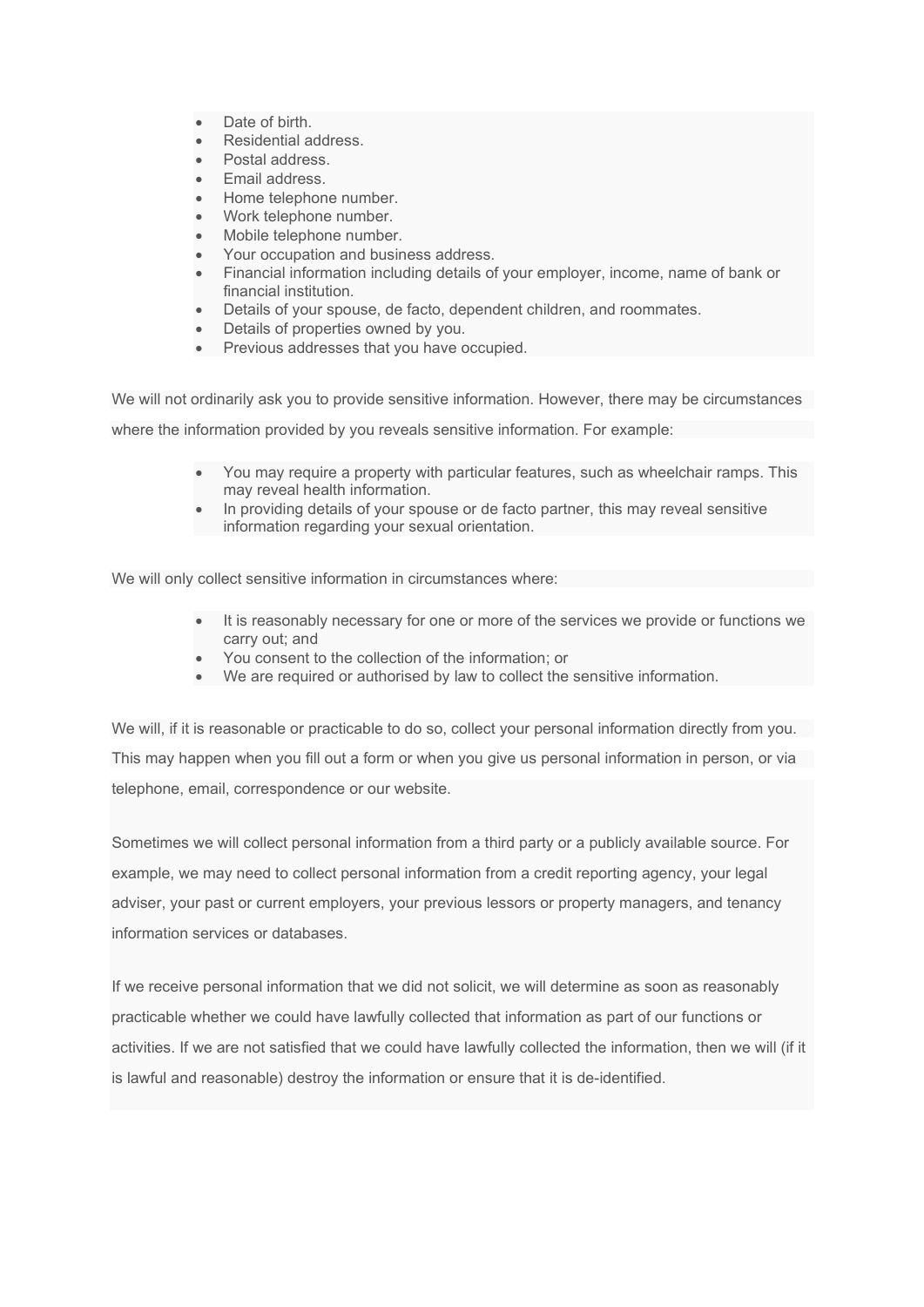You may choose to deal with us anonymously or under a pseudonym where lawful and practical. Where anonymity or use of a pseudonym will render us unable to provide the relevant service or do business, we may request that you identify yourself.

For example, whenever documents are to be submitted to government agencies or financial institutions, it is essential that we record your name accurately.

## **Use and Disclosure of Personal Information**

Personal information collected by Glass Property Consultants will ordinarily be used for the following purposes:

- Assisting you to sell your property.
- Assisting you to purchase a property.
- Assisting you to lease a property (either as lessor or lessee).
- Assisting you with payment or refund of a bond.
- Assisting you with tenancy disputes.
- Coordinating repairs or maintenance to a property owned or leased by you.
- Recording or accessing information at the Titles Registry Office or other governmental agency.
- Recording or accessing information at the Residential Tenancies Authority.
- Recording or accessing information on tenancy information services or databases.
- Client and business relationship management.
- Marketing of products and services to you.

In order to achieve the purposes described above, we may disclose your personal information to the

persons/organisations described below:

- In the event that you are a seller or a Lessor, we may disclose your personal information to prospective buyers of the property owned or leased by you.
- In the event that you are a buyer or a lessee, we may disclose your personal information to the sellers of the property you are purchasing or leasing.
- Your legal advisor(s) and the legal advisor(s) representing the other party(s) involved in your transaction.
- Your financial institution and/or financial advisor.
- Insurance providers and brokers;
- Utility providers and utility connection service providers;
- Persons or organisations involved in providing, managing or administering your product or service, including independent contractors engaged by us as real estate agents;
- Tradespeople engaged by us to repair or maintain a property owned or leased by you;
- Organisations involved in maintaining, reviewing and developing our business systems, procedures and infrastructure including maintaining or upgrading our computer systems.
- Persons or organisations involved in purchasing part or all of our business.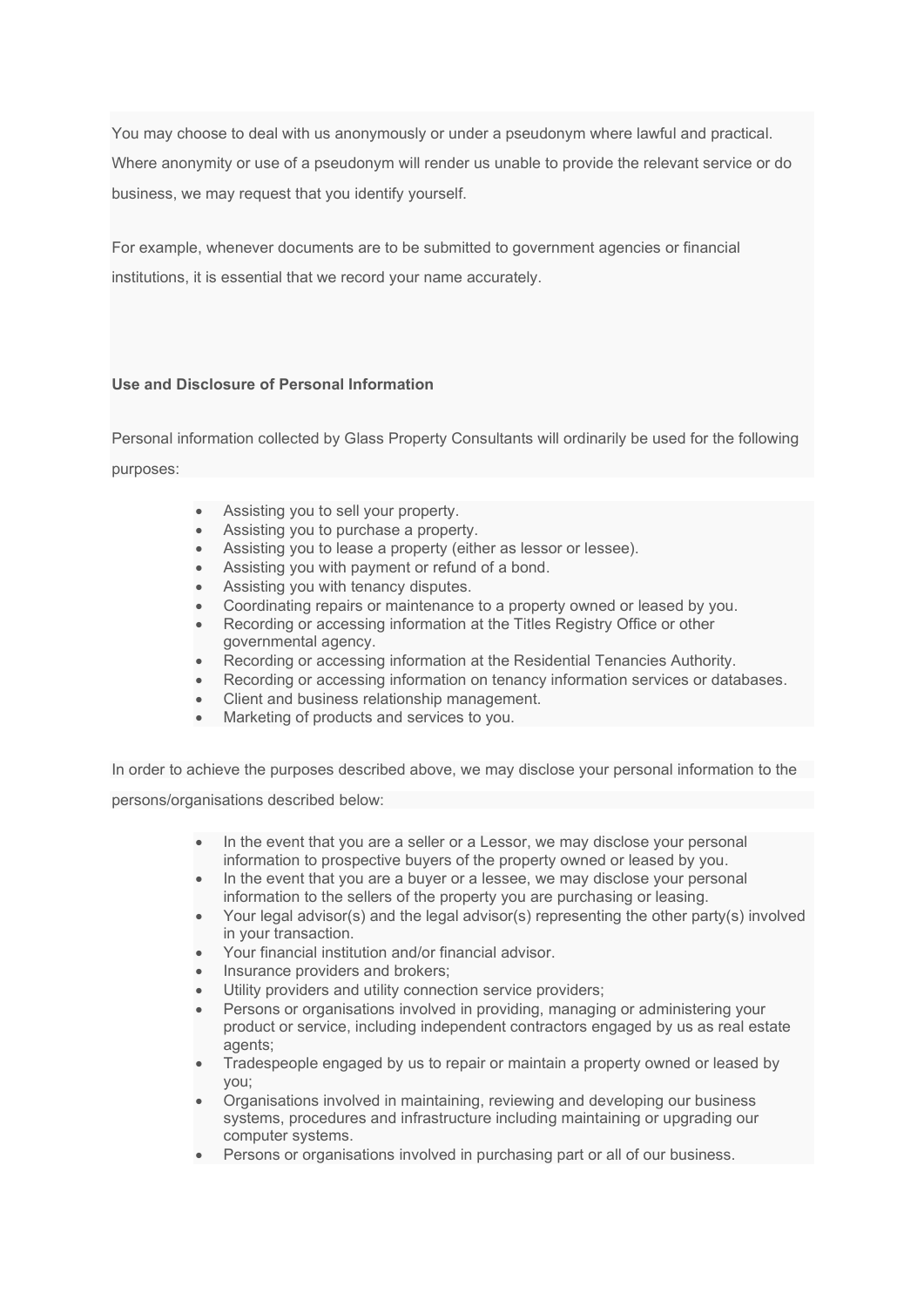- Organisations involved in the payments systems including financial institutions, merchants and payment organisations.
- The Titles Registry Office or other government agency.
- The Residential Tenancies Authority.
- Tenancy information services or databases.
- Real estate peak bodies.
- Real estate websites.
- Police.

We will only use and disclose personal information for the primary purpose for which it was initially collected, or for purposes which are directly related to one of our functions or activities.

We will not disclose your personal information to government agencies, private sector organisations or any third parties unless one of the following applies:

- You have consented.
- You would reasonably expect, or you have been told, that information of that kind is usually passed to those individuals, bodies or agencies.
- It is otherwise required or authorised by law.
- It is reasonably necessary for enforcement related activities conducted by, or on behalf of, an enforcement body (e.g. police, ASIC, Immigration Department).

Personal information provided to Glass Property Consultants may be shared with its related companies. We will take all reasonable and practical measures to keep such information strictly confidential.

In the course of providing services to you, it may be necessary for us to enter your personal information into forms generation software and real estate websites. Depending on the terms of use of such software and websites, a third party may acquire rights to use or disclose information entered into the relevant forms or websites.

The collection and use of personal information by third parties may be subject to separate privacy policies or the laws of other jurisdictions.

Glass Property Consultants may transfer your personal information to overseas countries in order to perform one or more of our functions or activities. In these circumstances, we will take reasonable steps to ensure that the overseas recipient does not breach the Australian Privacy Principles in relation to the information.

Like many other businesses in Australia, Glass Property Consultants may rely on third party suppliers or contractors to provide specialised services such as web hosting, cloud computing technology and data storage services. If personal information is provided to these suppliers and contractors in order to enable them to perform the agreed tasks, we will make every effort to ensure that the supplier or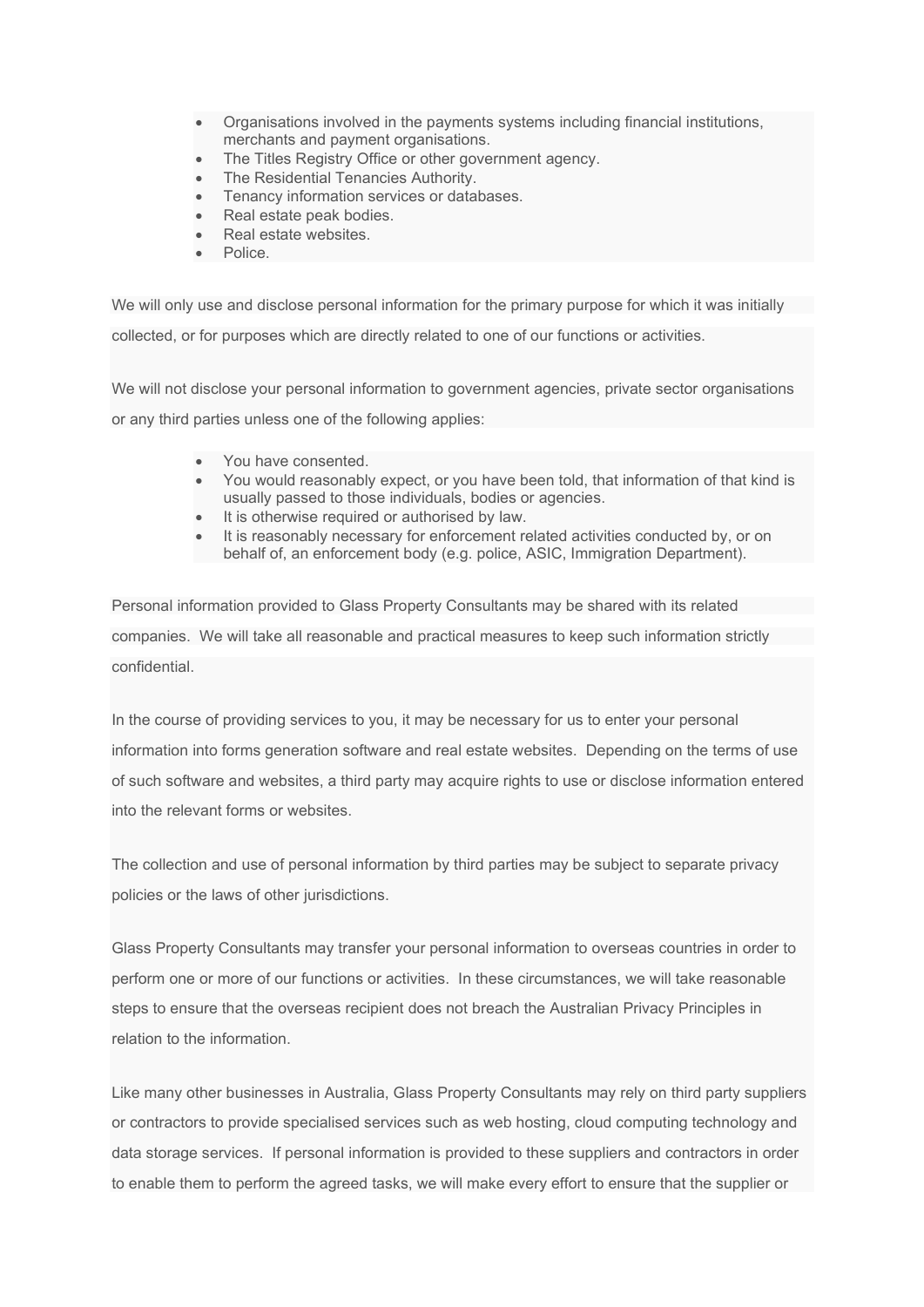contractor handles the personal information in accordance with the Act and the Australian Privacy Principles. We will also require all suppliers and contractors to provide privacy undertakings and enter into confidentiality agreements.

There may be limited circumstances in which it is necessary for us to collect a government related identifier such as your tax file number or Centrelink reference number. We will not use or disclose your government related identifiers unless we are required or authorized to do so by law or by a court or tribunal order, or in order to fulfil our obligations to a State or Territory authority.

### **Marketing our products and services**

Glass Property Consultants may use or disclose your personal information to let you know about products and services in which you may be interested. You can contact us at any time if you no longer wish us to market our products and services to you (see the Contact Us section for more information).

#### **Accuracy of Personal Information**

Glass Property Consultants will take reasonable steps to ensure that all personal information it collects uses or discloses is accurate, complete and up-to-date.

If you believe your personal information is not accurate, complete or up-to-date, please contact us (see the Contacting Us section for more information).

#### **Security**

Your personal information may be stored in hard copy documents or electronically. Glass Property Consultants is committed to keeping your personal information secure and safe. Some of the ways we do this are:

- Requiring employees and contractors to enter into confidentiality agreements.
- Security measures for access to our computer systems.
- Providing a discreet environment for confidential discussions.
- Access control for our buildings.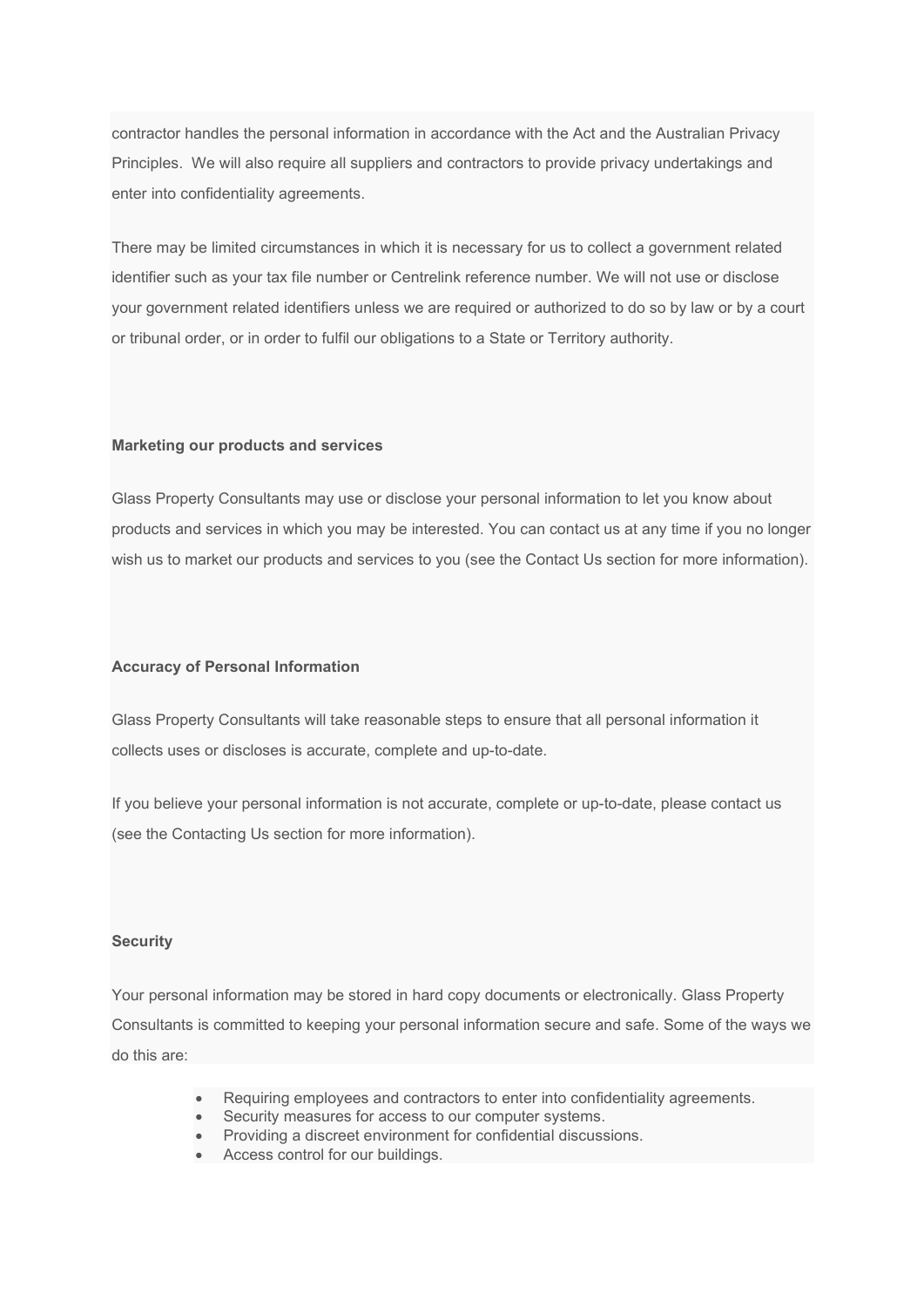• Security measures for our websites (see the Your Privacy on the Internet section for more information).

We will review and update our security measures from time to time.

In addition, we will review the personal information and sensitive information held by us from time to time; ensuring that information which is no longer needed for a purpose for which it was initially collected is destroyed or de-identified.

### **Access to Personal Information**

You may request access to personal information that Glass Property Consultants holds about you.

We will acknowledge your request within 14 business days of the request being made. Access will usually be granted within 14 business days of our acknowledgment or, if the request involves complex considerations or voluminous photocopying or scanning, we will contact you to provide an alternative timeframe based on the circumstances and anticipated work involved.

You will need to verify your identity before access to your personal information is granted.

While we cannot and do not charge an "application fee" for you applying to access your personal information, we may charge a fee for actually giving you access to your personal information in your preferred format (where reasonable and possible), which will cover our costs involved in locating and collating information as well as reproduction costs.

Once your request has been processed by Glass Property Consultants, you may be forwarded the information by mail or email or you may personally inspect it at the location where the information is held or another appropriate place. Whenever possible, we will endeavour to make the information available to you in the manner requested by you unless it is unreasonable for us to do so (e.g. if you have asked for the information to be emailed to you, we will endeavour to email the information to you. If the file size would be too large, we may send you the information by hard copy instead of email).

If you are aware that we hold personal information about you that is no longer accurate, complete or up-to-date, please contact us (see the Contacting Us section for more information).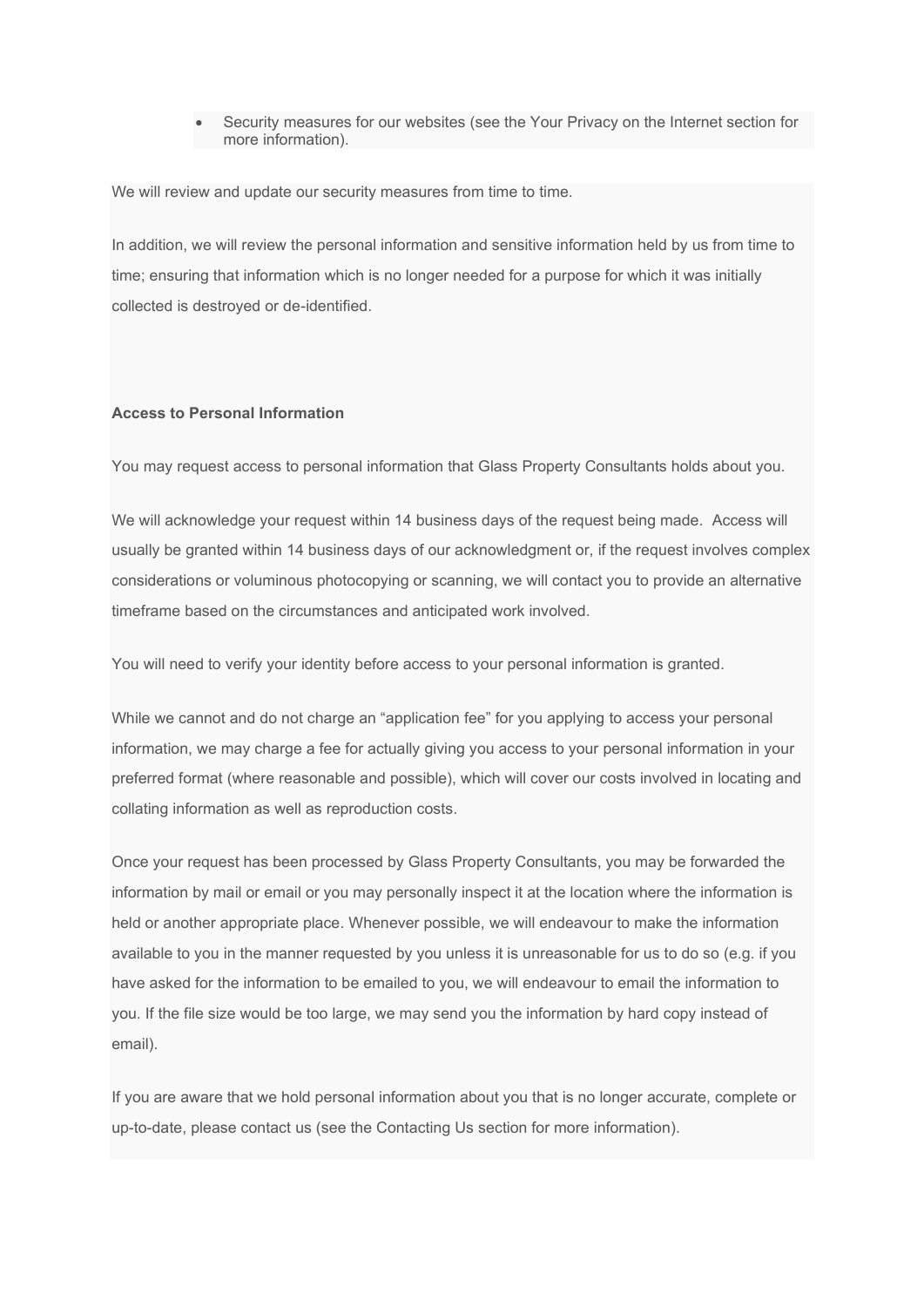If you request access to your personal information, or if you request that we correct your personal information, we will allow access or make the correction unless we consider that there is a sound reason to withhold the information, or not make the correction.

Under the Act, we may refuse to grant access to personal information if:

- We believe that granting access would pose a serious threat to the life, health or safety of any individual, or to public health or public safety.
- Granting access would have an unreasonable impact upon the privacy of other individuals.
- Denial of access is required or authorised by law or by a Court or Tribunal order.
- Giving access would be unlawful.
- The request for access is frivolous or vexatious.
- Legal proceedings are underway or anticipated and the information would not be accessible by way of the discovery process in those proceedings.
- Giving access would reveal our intentions in relation to negotiations between us and you in such a way as to prejudice those negotiations.
- Giving access is likely to prejudice enforcement related activities conducted by, or on behalf of, an enforcement body.
- Giving access is likely to prejudice action being taken or to be taken with respect to suspected unlawful activity or serious misconduct relating to our functions or activities.
- Giving access would reveal information in connection with a commercially sensitive decision-making process.

If we do not agree to make a correction to your personal information, you may provide a statement about the requested corrections, and we will ensure that the statement is apparent to any users of the relevant personal information.

If we do not agree to provide access to your personal information or to correct your personal information, we will provide written reasons for the refusal and the mechanisms available to complain about the refusal (see the Complaints section for more information).

## **Contacting us**

You may contact us by mail, email or telephone as follows:

Glass Property Consultants

Suite 2.18, 32 Delhi Road Macquarie Park 2113

Ph: 02 9418 6555